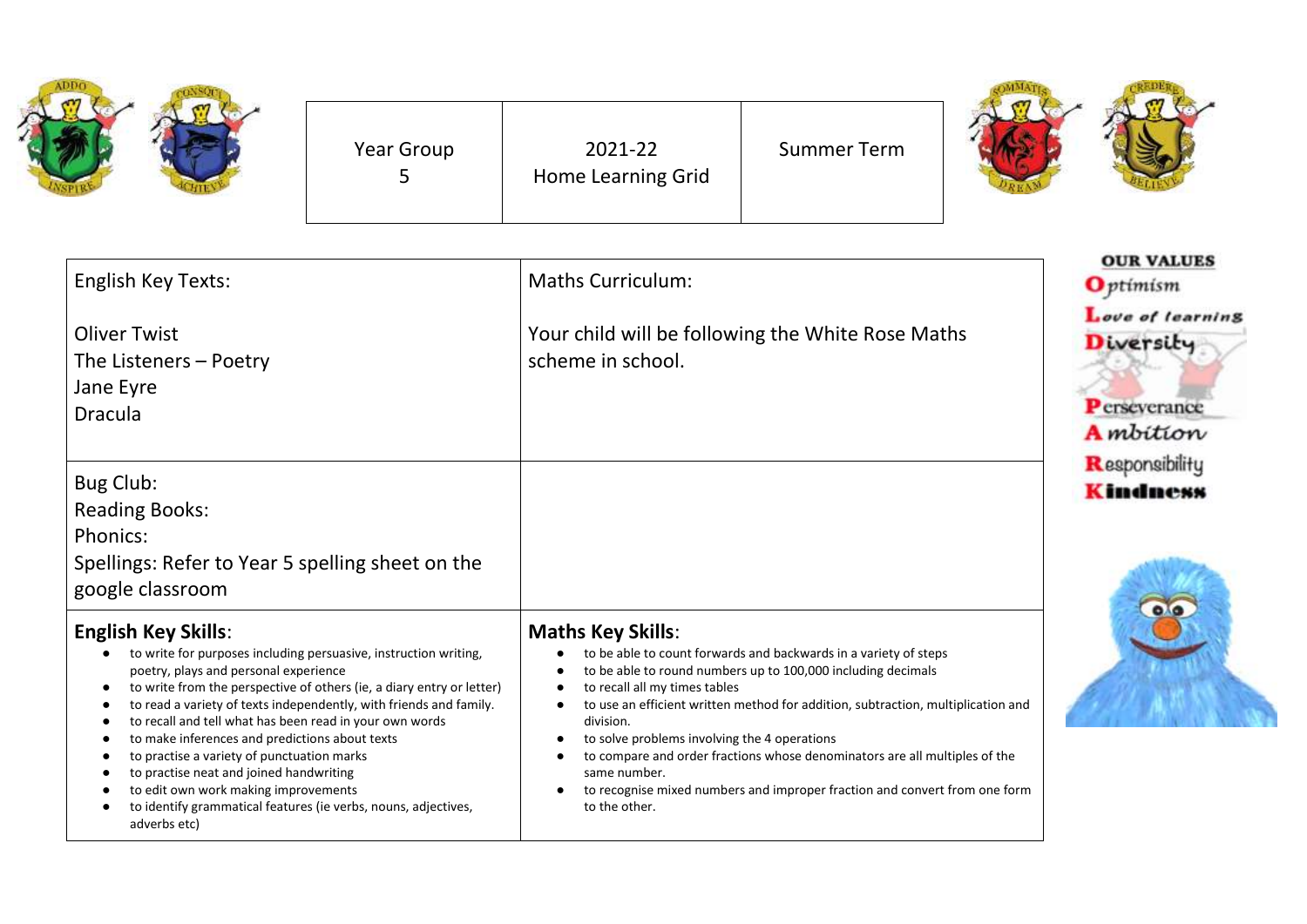● use commas correctly to avoid confusion

- use commas, brackets and dashes for parenthesis
- to use suffixes accurately.

• write mathematical statements >1 as a mixed number (for example  $\frac{2}{5}$  +  $\frac{4}{5}$  =  $6/5 = 1\frac{1}{5}$ 

## **Complete 3 or more of the tasks below and share with your class teacher – you will earn House Points for your team!**

| Task                                                                      | <b>Step by Step</b>                                                                                                                                    | How to achieve success<br>for this task                                                                                                                                                            | <b>Extra Challenge</b>                                                                                                                                          | English / Maths Links                                                                                                           |
|---------------------------------------------------------------------------|--------------------------------------------------------------------------------------------------------------------------------------------------------|----------------------------------------------------------------------------------------------------------------------------------------------------------------------------------------------------|-----------------------------------------------------------------------------------------------------------------------------------------------------------------|---------------------------------------------------------------------------------------------------------------------------------|
| Write a review about an<br>activity you have done at<br>home.             | This can be a review of a reading<br>book, taking part in a club, playing a<br>game, listening to a song or even<br>watching a film                    | Present your review to the class as<br>a presentation. Write or film your<br>review - research other people's<br>reviews and see if it compares to<br>yours.                                       | Present your review in a<br>newspaper, magazine style text<br>type or create a PowerPoint<br>presentation.                                                      | Using correct key words and<br>terminology. English<br>presentation skills. Using ICT<br>skills to present findings             |
| Create a game that can help<br>your class practice their times<br>tables. | Look at popular children's board<br>games. Look at their design and<br>how the rules shape the outcome<br>for the players.                             | A game that uses the maths skills of<br>multiplying up to 12. This could be<br>questions, word problems or even<br>mental maths. The game needs to<br>be able to be played by 2 or more<br>people. | Try your game with a friend or<br>family member, does it work?<br>Are the rules easy to follow or are<br>they complicated - do you need<br>to modify your game? | Place value and multiplication<br>skills. Communication skills in<br>English with speaking and<br>listening - developing rules. |
| Design and make a stained-<br>glass window.                               | Plan, sketch and carefully research<br>your design.                                                                                                    | Take photos and write notes as you<br>create your design, so we can see<br>how it was done.<br>Plan a series of designs and explain<br>why you have chosen a specific<br>pattern or design.        | Write an instruction manual on<br>how to make it.                                                                                                               | Communication skills through<br>research and writing.<br>Measuring and planning<br>accurately.                                  |
| Plan an American Road Trip.                                               | Use your geography learning to help<br>you research and plan a road trip<br>across America. Plan your route and<br>explore a range of American states. | Create a holiday brochure all about<br>your American road trip. Try to<br>encourage others to want to take<br>the trip.                                                                            | Persuade others to visit and add<br>some artwork to your brochure.                                                                                              | Planning and organising work.<br>Evaluating my own work.<br>Measuring and cutting to size.                                      |
| Research the Victorian period.                                            | Research the Victorian period - find<br>as many facts as you can about the<br>period including what life was like.                                     | Present your findings in a<br>PowerPoint, booklet, poster, fact<br>file or video. Be selective of the key<br>facts you choose to share - don't                                                     | Present your findings to your class<br>- what did they find most<br>interesting and why?                                                                        | Research and development<br>skills of editing and<br>understanding information.<br>Different text type                          |